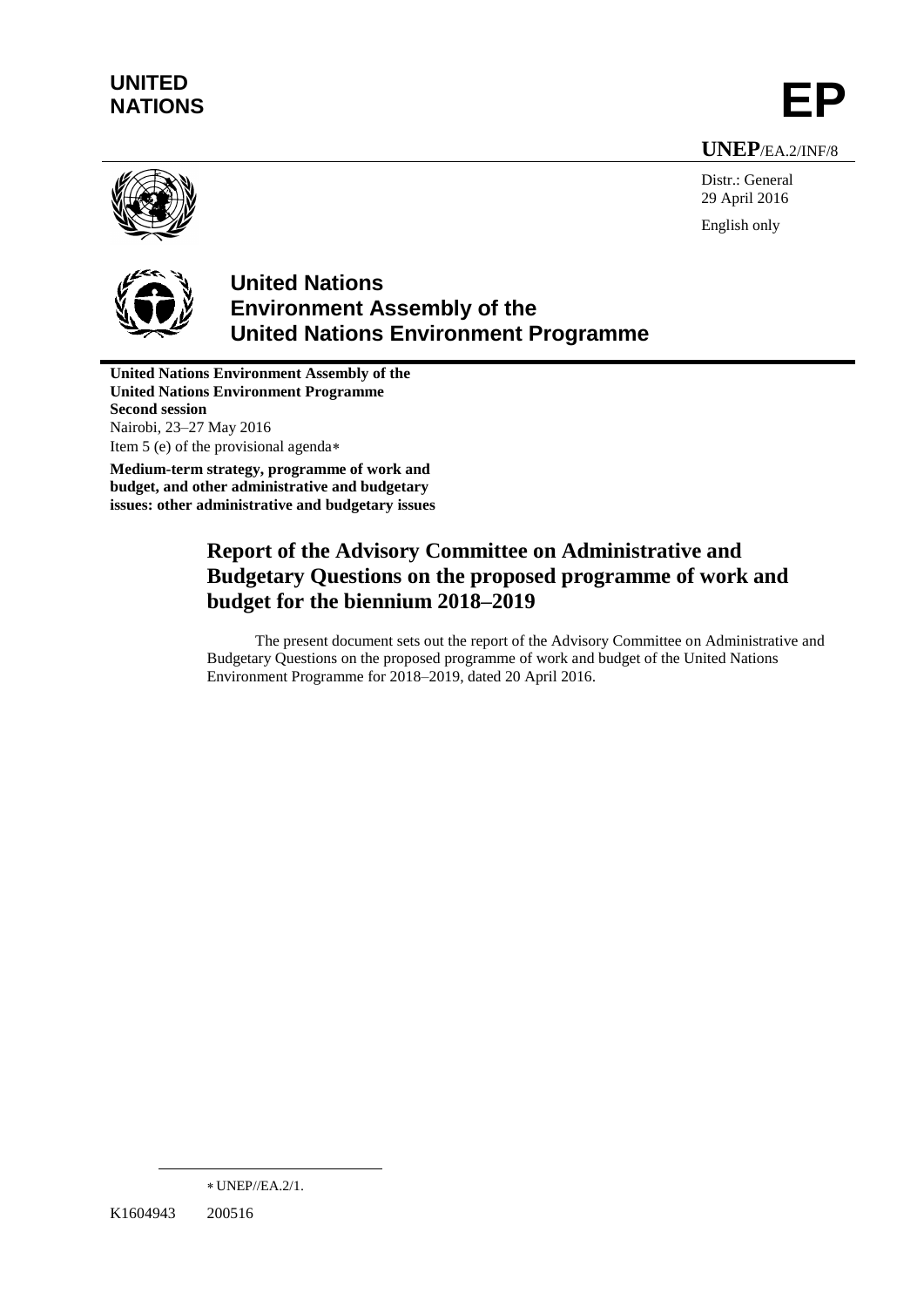#### **I. Introduction**

1. The Advisory Committee on Administrative and Budgetary Questions has considered an advance version of the report of the Executive Director of the United Nations Environment Programme (UNEP) on the proposed programme of work and budget for the biennium 2018–2019 (UNEP/EA.2/16). During its consideration of the report, the Advisory Committee met with the Deputy Executive Director and other representatives of UNEP, who provided additional information and clarification, concluding with written responses which were received by the Advisory Committee on 16 March 2016.

### **II. Proposed budget for 2018–2019**

2. The proposed overall budget amounts to \$784 million, representing an increase of \$111 million as compared to the budget for 2016–2017. The proposed budget broken down by funding category comprises \$271 million under the Environment Fund; \$305 million under trust and earmarked funds; \$140 million under Global Environment Facility trust funds; \$33 million under programme support costs; and \$35 million under the regular budget of the United Nations (UNEP/EA.2/16, para. 7 and table 1(a)).

3. Staffing is projected at a total of 875 posts, representing an increase of 38 posts as compared to 2016–2017. Table 1 (b) of the report provides total human resource requirements by funding category: 426 posts under the Environment Fund; 195 posts under trust and earmarked funds; 62 posts under Global Environment Facility trust funds; 76 posts under programme support costs; and 116 posts under the regular budget of the United Nations.

4. The Executive Director indicates that in developing the proposed budget, the starting point was to identify UNEP mandates, the results required to fulfil those mandates and historical trends in income and expenditure, following which regular budget funding was taken into account, and the results were mapped onto the existing human resource and capability structure. The report states that UNEP did not therefore use the 2014–2015 or 2016–2017 budget figures as a reference, but created a new baseline based on the functions that staff currently perform against each subprogramme (UNEP/EA.2/16, paras. 18 and 19).

5. In terms of the UNEP funding strategy, it is envisaged that the Environment Fund and the regular budget should finance the core functions of the UNEP secretariat, including the implementation of its medium-term strategies through its programmes of work, while earmarked funding should focus on strengthening the activities that support those core functions (UNEP/EA.2/16, para. 29). With respect to resource mobilization, the report states that, to date, actual income has never matched the targeted budget level of the Environment Fund; accordingly, in 2016 the UNEP secretariat will increase its efforts to reach out to all Member States with the intention of increasing the level of Environment Fund contributions and ensuring longer-term improvements in the Programme's funding (UNEP/EA.2/16, paras. 51–53).

6. The Advisory Committee notes that the proposed budget for 2018–2019 includes an allocation of \$35.3 million from the regular budget, which represents the same amount as that approved by the General Assembly for the biennium 2016–2017 in resolutions 70/247 and 70/249 (UNEP/EA.2/16, table 1(a)). In accordance with previous practice, the Advisory Committee will examine the proposed resources related to the regular budget in the context of its consideration of the proposed programme budget for the biennium 2018–2019, and will make its observations and recommendations on the UNEP regular budget resources at that time. The Advisory Committee therefore considers the regular budget resources presented in the Executive Director's report to be preliminary indicative estimates at this stage.

7. Upon enquiry, the Advisory Committee was informed that the United Nations Environment Assembly will review the proposed programme of work and budget for the biennium 2018–2019 at its second session in May 2016, as regular sessions of the Environment Assembly are currently held in even years. The Committee also considered a note by the Executive Director to the Committee of Permanent Representatives on the cycle of Environment Assembly sessions, including an analysis of the implications of a shift from the current even year cycle to an odd year cycle.

8. The Advisory Committee notes that under the current scheduling of the United Nations Environment Assembly sessions, the proposed programme of work and budget for the biennium 2018–2019 was submitted for its consideration almost two years in advance, when budget performance information for the biennium 2016–2017 was not available. The Advisory Committee is of the view that it would be more meaningful to examine the proposed budget with the benefit of budget performance information for 2016–2017 closer in time to the proposed biennium. In the light